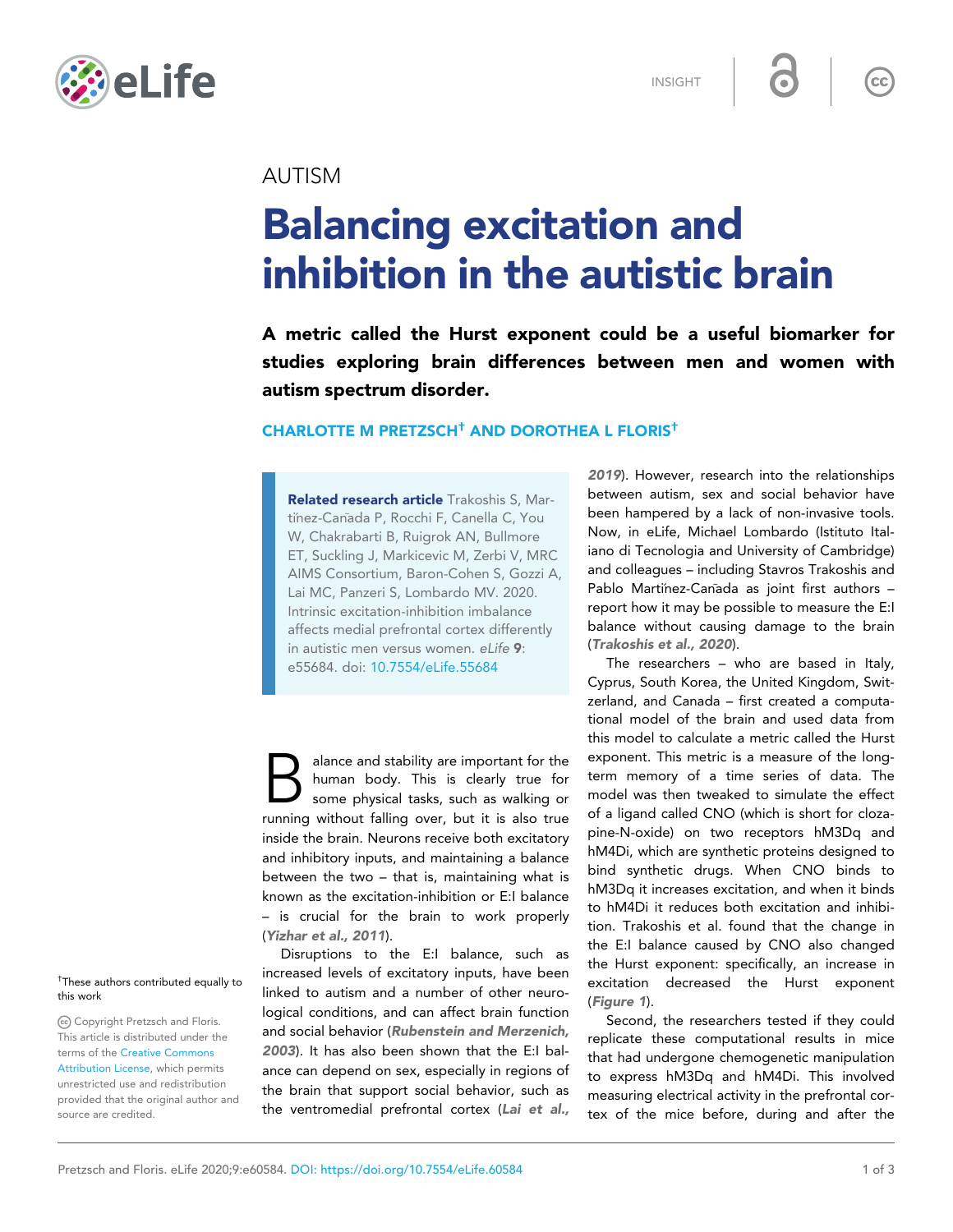<span id="page-1-0"></span>

Figure 1. Maintaining a balance of excitatory and inhibitory input in neurons. An imbalance between excitatory and inhibitory inputs to neurons in certain regions of the brain has been linked to neuropsychiatric conditions such as autism spectrum disorder (ASD). However, it is not possible to measure such imbalances directly, so it would be useful to have a proxy marker. Based on computer simulations and experiments on genetically manipulated mice (top), Trakoshis et al. found that a metric called the Hurst exponent, which can be determined using non-invasive electrical and magnetic measurements, can provide information on imbalances between excitatory and inhibitory input. In particular, an increase in excitation (E) led to a decrease in the Hurst exponent (H). Experiments on autistic and typically developing (TD) men and women show that: i) the value of H for men with autism is much lower than the value for TD men; ii) the value of H for women with autism is higher than the value for TD women; iii) in women with autism, the value of H further correlated with social behavior.

administration of CNO, and then computing the Hurst exponent. They found that the in vivo results in mice confirmed the predictions of their computational model. Specifically, a druginduced increase in excitation led to a decrease in the Hurst exponent.

Third, Trakoshis et al. wanted to find out why E:I processes may differ between males and females. They found that genes associated with autism that also affect the E:I balance (especially excitation) overlapped with genes that are sensitive to male-specific hormones. A comparison of these results with a gene expression map called the Allan Human Brain Atlas ([Hawrylycz et al.,](#page-2-0) [2012](#page-2-0)) further revealed that these genes are expressed in many regions of the brain, including the ventromedial prefrontal cortex.

To investigate how the E:I balance may differ between autistic men and women, and how those differences may relate to social behavior, Trakoshis et al. collected neural time series data and computed the Hurst exponent in individuals with and without autism (who were similar in age and IQ). In the ventromedial prefrontal cortex, the Hurst exponent of individuals with autism was lower than that of typically developing individuals, with the difference between the two being larger in males than in females. Moreover, in women with autism, the Hurst exponent was linked with social behavior: a higher (i.e., more typical) value was accompanied by a better ability to 'socially camouflage' – that is, the ability to compensate for social-communicative difficulties.

Taken together, these results suggest that the Hurst exponent may be a useful biomarker to examine the E:I balance and its relationship with sex and social behavior across the autism spectrum. More research is needed to investigate if shifting the E:I balance in the ventromedial prefrontal cortex could alter social behavior in people with autism. In the future, this approach could be extended into other conditions linked to E:I balance and sex-differences, such as attention deficit hyperactivity disorder.

Charlotte M Pretzsch is in the Department of Forensic and Neurodevelopmental Sciences, Kings' College London, United Kingdom

<https://orcid.org/0000-0002-2761-6628>

Dorothea L Floris is in the Donders Centre for Cognitive Neuroimaging, Nijmegen, Netherlands